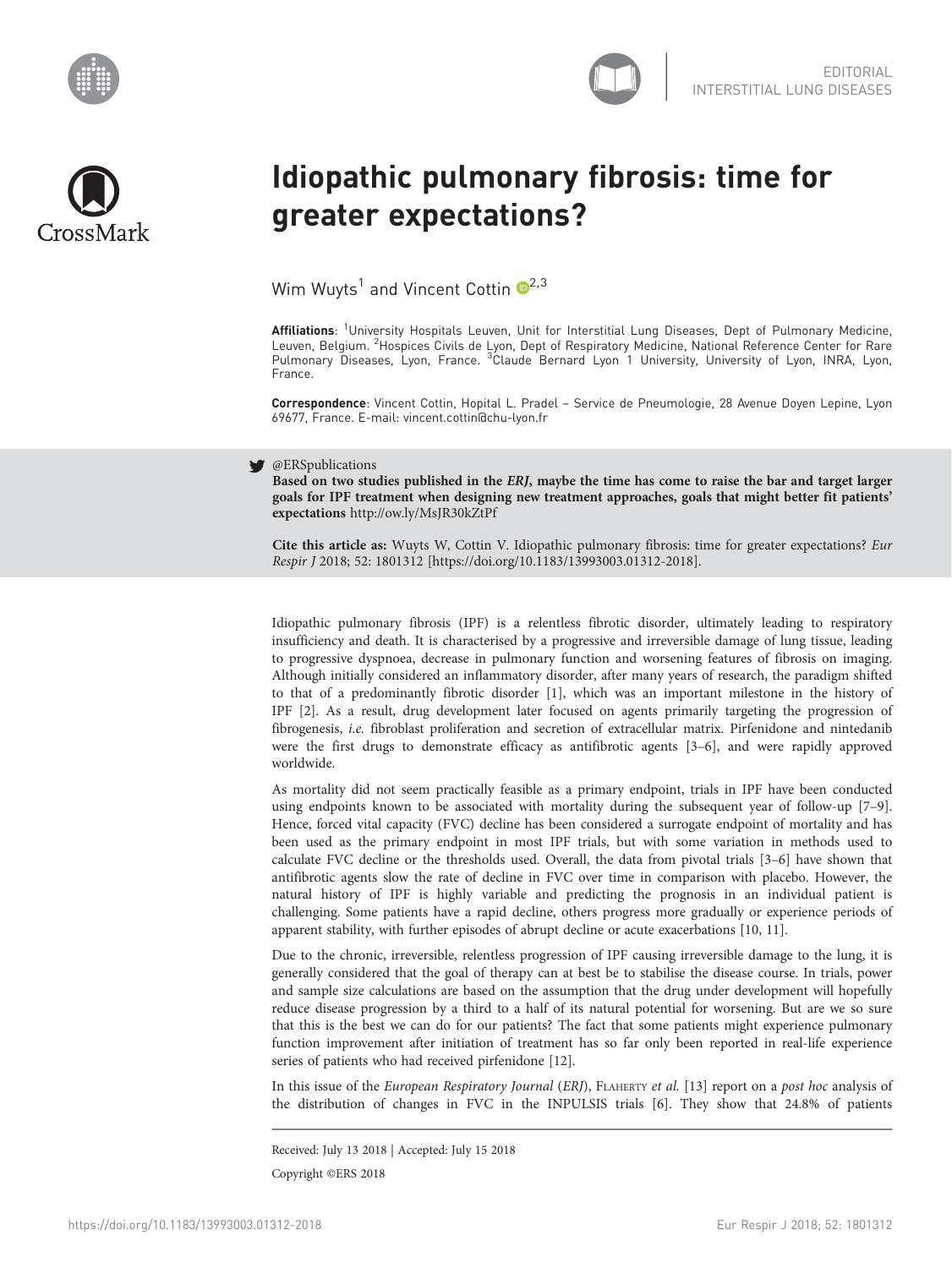randomised to receive nintedanib and 9.0% of patients receiving placebo had a numerical increase or no decline in FVC over the duration of the trial (52 weeks). The median (interquartile range) improvement was 76.5 mL (31–152 mL) in the nintedanib group and 57.5 mL (31–103 mL) in the placebo group, among subjects in whom FVC increased.

These results are, of course, tantalising. Patients receiving nintedanib were 2.75 times more likely to experience an improvement in FVC at 1 year. However, such results are mainly helpful in challenging the current, and possibly pessimistic, dogma that treatment can only slow down or, at best, stabilise FVC. There are, however, a number of issues and unknowns to consider, and it certainly cannot be concluded that genuine improvement of this dismal condition can yet be obtained with drug therapy.

First of all, an apparent increase in FVC was seen in 9% of patients receiving placebo. Knowing the natural course of IPF when left untreated, such a finding may simply reflect measurement variability in FVC or transient stability of IPF rather than true reversal in the course of disease. Indeed, "improvement" was defined by any numerical increase in the annual rate of change in FVC calculated by a random coefficient regression model. Variability in FVC measurement is well known; however, significant efforts were made in the INPULSIS trials to reduce it [\[6\]](#page-2-0). The minimal clinically important difference of FVC was previously estimated to be between 2% and 6% in IPF [\[14](#page-2-0)]. Participating in a clinical trial with rigorous follow-up and strict procedures in place might lead *per se* to a better outcome than in the general patient population; however, this applies to both groups in the trial. Eligibility criteria may also have contributed to a more favourable result, as only patients with mild to moderate severity of disease and a strict limitation of comorbidities were enrolled in the trials, differing from daily clinical practice, but again this would not explain the difference seen between treatment groups.

More important reasons to be cautious in evaluating these results need be mentioned. Clinicians treating patients with IPF do occasionally observe disease stabilisation with antifibrotic therapy; however, genuine long-term improvement does not occur in patients with a secure diagnosis of IPF. The majority of individuals with IPF continue to die prematurely from their disease. When monitoring IPF progression, parameters other than FVC do matter, such as symptoms or change in thoracic imaging, and an unfavourable outcome may not always be preceded by FVC decline on an individual basis [[15](#page-3-0)]. FVC decline is not linear and past decline in FVC does not predict future decline in FVC [[16](#page-3-0)]. The clinical significance of a "stable or improved FVC" is not well known, although in a study conducted by investigators from the Food and Drug Administration, patients experiencing a decline in FVC of  $\geq 5\%$  had increased risk of death compared to those who did not, suggesting that even marginal decline in FVC may be meaningful [\[17\]](#page-3-0) and that the absence of any decline may be favourable. The long-term outcome of the patient group with stable or improved FVC is unknown with regards to hospitalisations, acute exacerbations, radiographic worsening and eventual survival. Notably, the authors could not identify any baseline characteristics that would predict an improvement in FVC.

Altogether, it seems currently improbable that sustained and clinically significant improvement in lung function may be obtained with either nintedanib or pirfenidone alone in patients with IPF. More optimism may be reasonable in fibrotic lung diseases other than IPF, which often are less severe and not seldom less progressive, and the results of trials evaluating the tolerability and efficacy of antifibrotic drugs in these conditions are eagerly awaited (ClinicalTrials.gov NCT03099187) [\[18](#page-3-0)–[20](#page-3-0)].

Further improvement in IPF might come from combination therapy [[21](#page-3-0)], similarly to what already has been achieved in other chronic diseases including asthma, chronic obstructive pulmonary disease and pulmonary arterial hypertension. Despite much hope that combination therapy may improve treatment efficacy, careful evaluation is needed before it can be used in the clinic. Past experience has clearly demonstrated that combining drugs could, in theory, potentiate tolerance or safety issues [\[22, 23](#page-3-0)] and that the benefit of combining drugs may not always be additive.

In this context, FLAHERTY et al. [[24\]](#page-3-0) publish, in this issue of the ERJ, the results of a phase II trial combining nintedanib with pirfenidone in patients with IPF. In this 24-week, single-arm, open-label, phase IV study, patients who had already received pirfenidone for ≥16 weeks for IPF and who tolerated a stable dose of 1602–2403 mg per day without experiencing any moderate or severe adverse reactions related to the drug were initiated with nintedanib added to pirfenidone. Out of 89 patients, 69 (78%) completed 24 weeks of combination treatment. Despite this high proportion considered to tolerate the combined treatment, it should be emphasised that almost all patients experienced treatment-emergent adverse events, including half of them (49%) who had diarrhoea and 7% who experienced treatment-related hepatic adverse events, which were generally considered to be related to nintedanib due to the known tolerability profile of this drug. Indeed, investigators were asked to which of the two drugs they attributed the adverse events, although this statement seems to be very challenging in patients receiving a combined treatment. In any combination therapy when drugs are initiated sequentially, only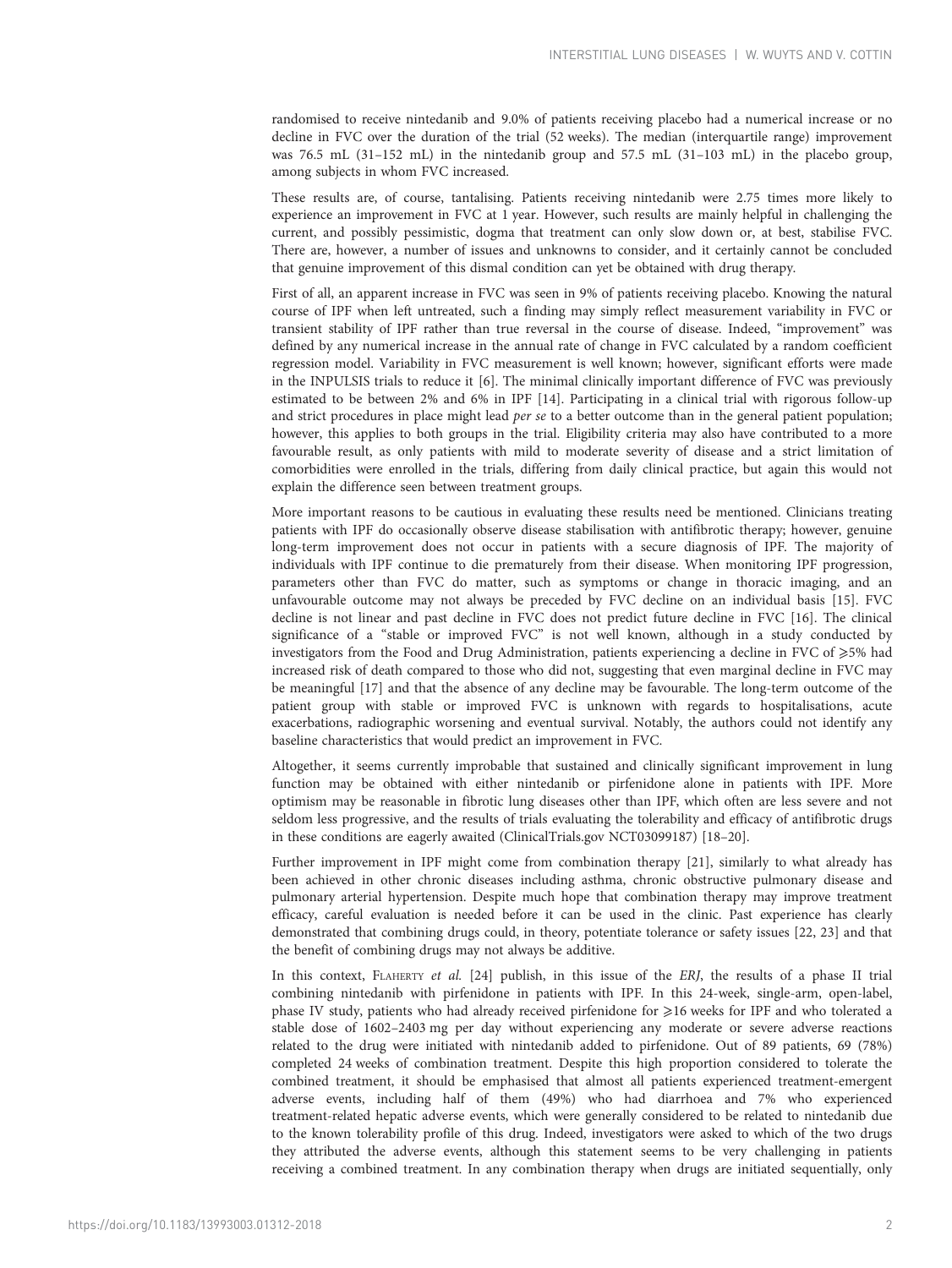<span id="page-2-0"></span>selected patients who tolerate the "first" drug well can be eligible to receive the "second" drug, which by default, but possibly spuriously, would be accused of any new adverse event.

Results of this important study are consistent with those of the recent 12-week INJOURNEY trial [\[25](#page-3-0)], in which pirfenidone or placebo were randomised and added to nintedanib treatment, both drugs being used at the usual dose. Both studies found the combination therapy to be tolerable in a majority of preselected patients that tolerate one of these two drugs, and no unanticipated adverse event emerged. The fact, however, that around 20–25% of patients did not tolerate the combination despite dose adjustment strategies already in place suggests that the long-term feasibility of such dual therapy might be challenging in a proportion of patients. This is, however, an avenue that is worth pursuing, and the efficacy of the combination now needs to be carefully assessed. In the single-arm exploratory study by FLAHERTY et al. [\[24\]](#page-3-0), all patients received the combination therapy, a design which makes it impossible to assess the efficacy of combination versus monotherapy; however, it is encouraging that there was little decline in lung function during the duration of the trial (combination therapy) with a trend towards less decline in FVC as compared to the pre-trial period ( pirfenidone monotherapy). In an exploratory analysis of the INJOURNEY trial [[25](#page-3-0)], the mean±SE changes from baseline in FVC at week 12 were −13.3±17.4 mL and −40.9±31.4 mL in patients treated with nintedanib with add-on pirfenidone and nintedanib alone, respectively. In another study not yet published, no significant interaction was found between nintedanib and pirfenidone. It should be stressed that these data are exploratory, and important hurdles have to be passed before combination therapy can be considered an efficient option for patients with IPF.

Together, these studies make important contributions to the field. A combined treatment with nintedanib and pirfenidone may be feasible. It is also now conceivable that long-term stabilisation of disease may be obtained with antifibrotic therapy and that a proportion of patients may experience some improvement in lung function. Maybe the time has come to raise the bar and target larger goals for IPF treatment when designing new treatment approaches, goals that might better fit patients' expectations than our current options of slowing the rate of disease worsening.

Conflict of interest: W. Wuyts reports that he is on the speakers' bureau for both Roche and Boehringer Ingelheim. His institution has received grants from both Boehringer Ingelheim and Roche. V. Cottin reports receiving consultancy and lecture fees and support for travel to medical conferences from Actelion; a grant to his institution, personal fees for the development of educational presentations, consultancy and lecturing, and support for travel to medical conferences from Boehringer Ingelheim; consultancy fees from Bayer/MSD and GSK; personal fees for membership of a adjudication committee from Gilead; consultancy and lecture fees from Novartis; a grant to his institution, consultancy and lecture fees, and support for travel to medical conferences from Roche; a grant for coordination of a trial from Sanofi; personal fees for chairing a data and safety monitoring board (DSMB) from Promedior; personal fees for serving on a DSMB from Celgene; and consultancy fees from Galapagos, all outside the submitted work.

## References

- 1 Selman M, King TE, Pardo A, et al. Idiopathic pulmonary fibrosis: prevailing and evolving hypotheses about its pathogenesis and implications for therapy. Ann Intern Med 2001; 134: 136–151.
- 2 Wells AU, Brown KK, Flaherty KR, et al. What's in a name? That which we call IPF, by any other name would act the same. Eur Respir J 2018; 51: 1800692.
- 3 Noble PW, Albera C, Bradford WZ, et al. Pirfenidone in patients with idiopathic pulmonary fibrosis (CAPACITY): two randomised trials. Lancet 2011; 377: 1760–1769.
- 4 King TE Jr, Bradford WZ, Castro-Bernardini S, et al. phase 3 trial of pirfenidone in patients with idiopathic pulmonary fibrosis. N Engl J Med 2014; 370: 2083–2092.
- 5 Richeldi L, Costabel U, Selman M, et al. Efficacy of a tyrosine kinase inhibitor in idiopathic pulmonary fibrosis. N Engl J Med 2011; 365: 1079–1087.
- 6 Richeldi L, du Bois RM, Raghu G, et al. Efficacy and safety of nintedanib in idiopathic pulmonary fibrosis. N Engl J Med 2014; 370: 2071–2082.
- 7 Raghu G, Collard HR, Egan JJ, et al. An official ATS/ERS/JRS/ALAT statement: idiopathic pulmonary fibrosis: evidence-based guidelines for diagnosis and management. Am J Respir Crit Care Med 2011; 183: 788–824.
- 8 Flaherty KR, Mumford JA, Murray S, et al. Prognostic implications of physiologic and radiographic changes in idiopathic interstitial pneumonia. Am J Respir Crit Care Med 2003; 168: 543–548.
- 9 du Bois RM, Weycker D, Albera C, et al. Six-minute-walk test in idiopathic pulmonary fibrosis: test validation and minimal clinically important difference. Am J Respir Crit Care Med 2011; 183: 1231–1237.
- 10 Ley B, Collard HR, King TE Jr. Clinical course and prediction of survival in idiopathic pulmonary fibrosis. Am J Respir Crit Care Med 2011; 183: 431–440.
- 11 Collard HR, Ryerson CJ, Corte TJ, et al. Acute exacerbation of idiopathic pulmonary fibrosis. An International Working Group Report. Am J Respir Crit Care Med 2016; 194: 265–275.
- 12 Leceuvre K, De Dycker E, Moerman T, et al. Efficacy of pirfenidone in idiopathic pulmonary fibrosis: a single center experience. Eur Respir J 2016; 48: Suppl. 60, PA2088.
- 13 Flaherty KR, Kolb M, Vancheri C, et al. Stability or improvement in forced vital capacity with nintedanib in patients with idiopathic pulmonary fibrosis. Eur Respir J 2018; 52: 1702593.
- 14 du Bois RM, Weycker D, Albera C, et al. Forced vital capacity in patients with idiopathic pulmonary fibrosis: test properties and minimal clinically important difference. Am J Respir Crit Care Med 2011; 184: 1382–1389.